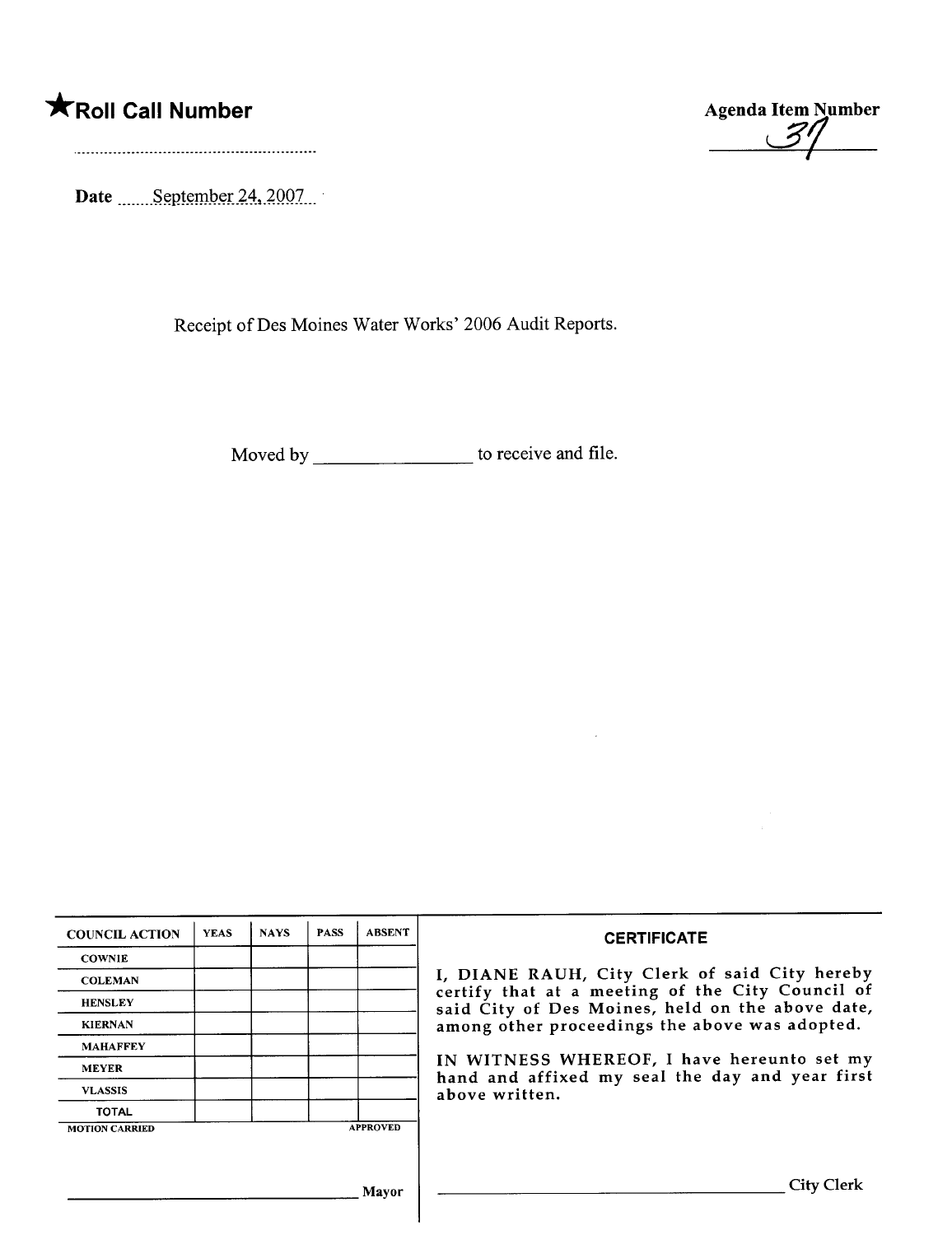

DES MOINES WATER V Board of Water Works Trustees

L.D. McMullen, Ph.D., P.E., CEO and General Manager

2201 George Flagg Parkway · Des Moines, Iowa 50321-1190 · (515) 283-8755 · www.dmww.com

September 7, 2007

Ms. Diane Rauh, City Clerk City of Des Moines East 1st & Locust Street Des Moines, IA 50307

SUBJECT: Des Moines Water Works - 2006 Audit Reports

Dear Diane:

Audited financial statements and accompanying reports for Des Moines Water Works for the 2006 calendar year are enclosed. These reports were prepared by McGladrey & Pullen. The enclosed information was presented and received by the Board of Water Works Trustees at their meeting held July 24,2007.

Sue Huppert, DMWW Board Chair, has asked that you please distribute a copy to the Mayor and to each City Council member.

Sincerely,

incerely,<br>Lezz<br>eoov Fre Fier,

Peggy Freese, CPA Director of Finance

Enclosures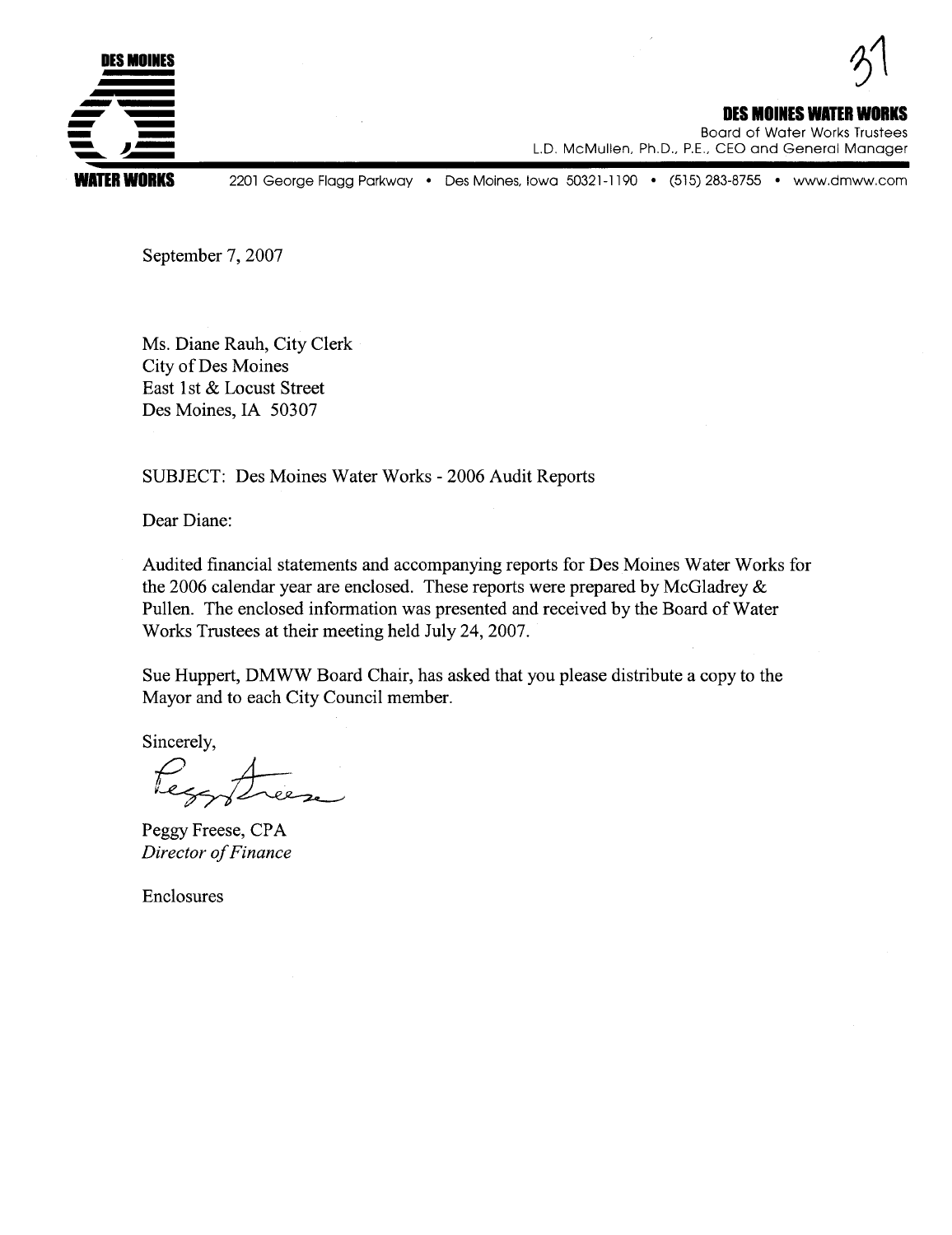$407$ 

Financial Report 12.31.2006

. . . . . . . I I . . . . . . . . . . . . .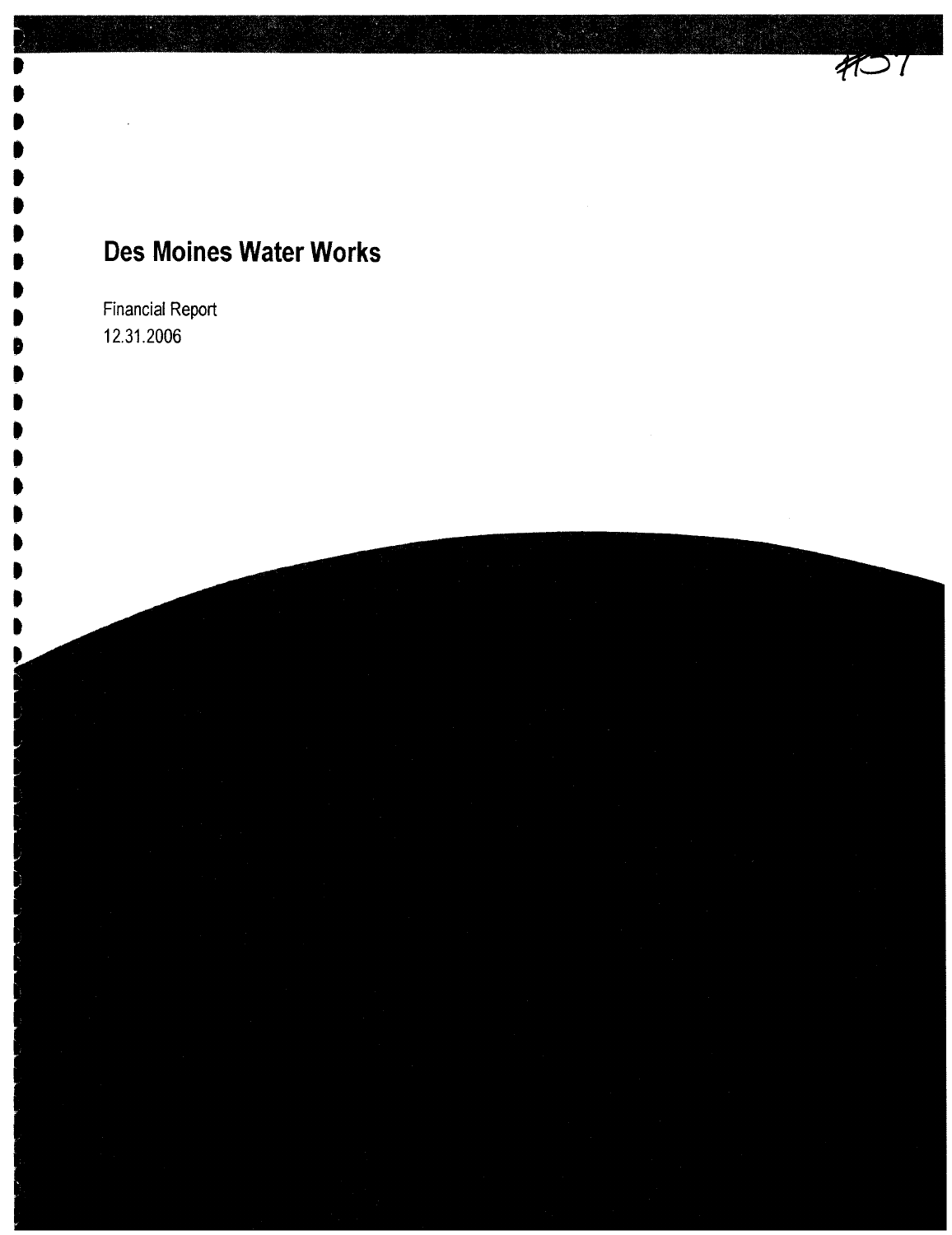## **Contents**

 $\mathcal{L}$ 

| Independent Auditor's Report                              | $1 - 2$   |
|-----------------------------------------------------------|-----------|
| Management's discussion and analysis                      | $3 - 7$   |
| <b>Basic financial statements</b>                         |           |
| Balance sheet                                             | $8 - 9$   |
| Statement of revenues, expenses and changes in net assets | 10        |
| Statement of cash flows                                   | $11 - 12$ |
| Statement of plan net assets                              | 13        |
| Statement of changes in plan net assets                   | 14        |
| Notes to basic financial statements                       | $15 - 28$ |
| Required supplementary information                        |           |
| Schedule of contributions from the employer               | 29        |
| Note to required supplementary information                | 30        |

t . . . ~ . . .

. . . . . . . . . . t t t . . l l . . .

It .

It . .

It , t

It It l , t ,  $\bar{z}$ 

 $\ddot{\phantom{a}}$ 

.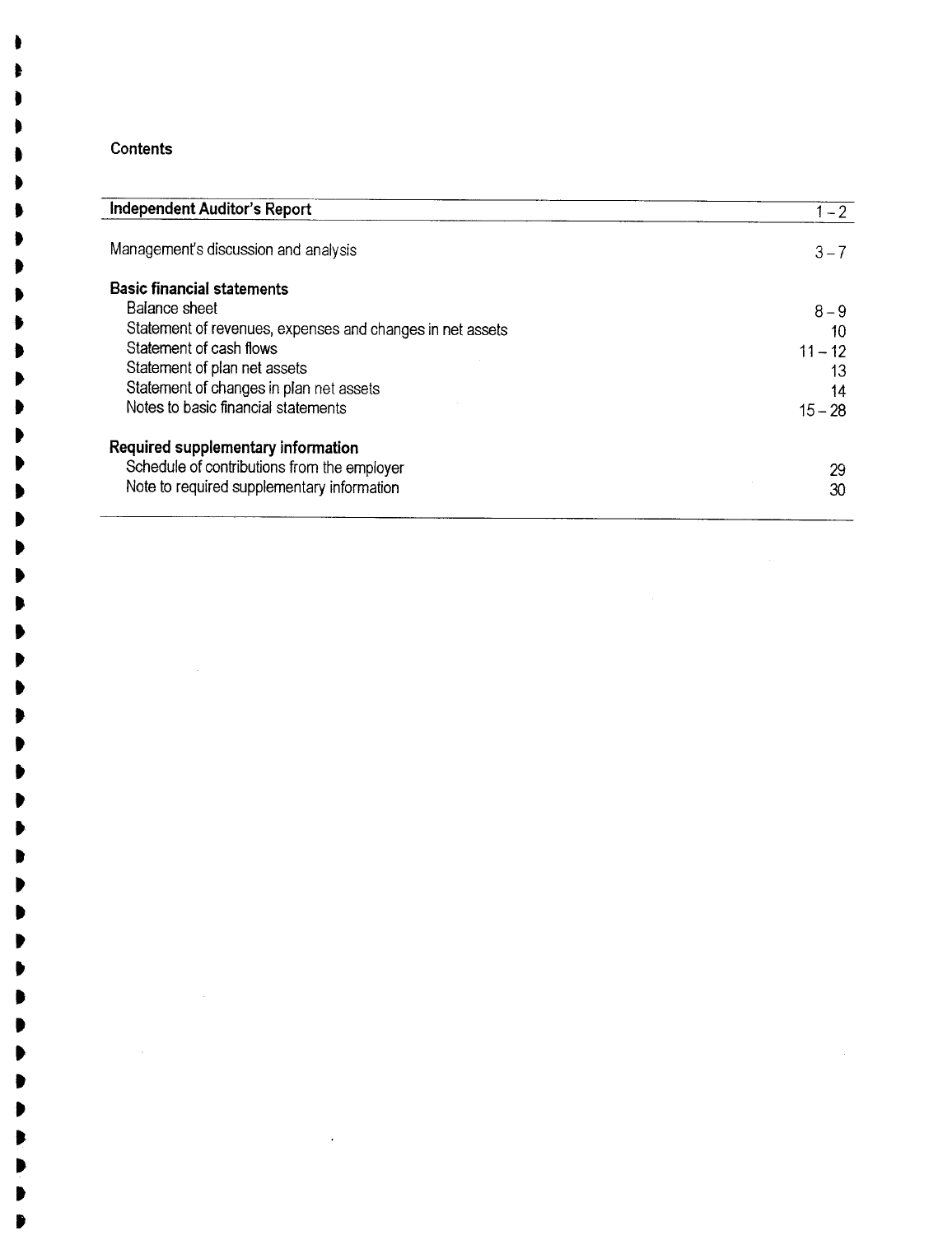# McGladrey & Pullen

Certified Public Accountants

t l . . . . . . . . . . . t . . . . . . . ~ . . . t . ~

## Independent Auditor's Report

Board of Water Works Trustees Des Moines Water Works Des Moines, Iowa

We have audited the accompanying basic financial statements of Des Moines Water Works (Water Works) as of and for the year ended December 31, 2006, as listed in the table of contents. These financial statements are the responsibilty of the Des Moines Water Works' management. Our responsibilty is to express an opinion on these financíal statements based on our audit.

We conducted our audit in accordance with auditing standards generally accepted in the United States of America and the standards applicable to financial audits contained in Government Auditing Standards issued by the Comptroller General of the United States. Those standards require that we plan and perform the audit to obtain reasonable assurance about whether the financial statements are free of material misstatement. An audit includes examining, on a test basis, evidence supporting the amounts and disclosures in the financial statements. An audit also includes assessing the accounting principles used and significant estimates made by management, as well as evaluating the overall financial statement presentation. We believe that our audit provides a reasonable basis for our opinion.

In our opinion, based on our audit, the financial statements referred to above present fairly, in all material respects, the financial positon of Des Moines Water Works as of December 31,2006 and the changes in its financial position and its cash flows for the year then ended in conformity with accounting principles generally accepted in the United States of America.

In accordance with Government Auditing Standards, we have also issued our report dated June 1, 2007, on our consideration of Water Work's internal control over financial reporting and our tests of compliance with certain provisions of laws, regulations, contracts and grant agreements and other matters. The purpose of that report is to describe the scope of our testing of internal control over financial reporting and compliance and the results of that testing, and not to provide an opinion on the internal control over financial reporting or on compliance. That report is an integral part of an audit performed in accordance with Government Auditing Standards and should be considered in assessing the results of our audit.

McGladrey & Pullen, LLP is a member firm of RSM International an affiliation of separate and independent legal entities.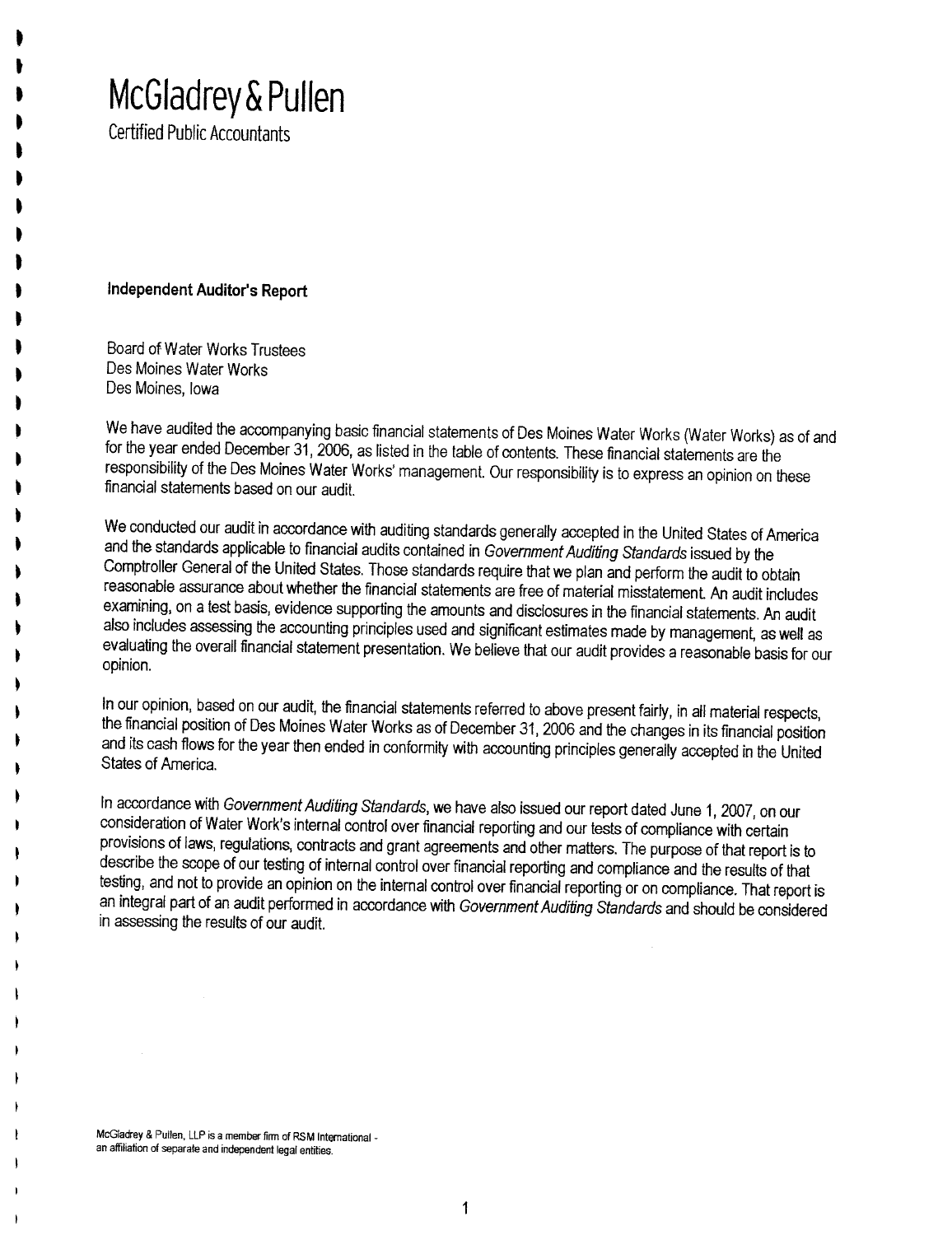The Management's Discussion and Analysis on pages 3 through 7 and pension plan schedule on pages 29 and 30 is not a required part of the basic financial statements but are supplementary information required by accounting principles generally accepted in the United States of America. We have applied certain limited procedures, which consisted principally of inquiries of management regarding the methods of measurement and presentation of the supplementary information. However, we did not audit the information and express no opinion on it.

McGladrey of Pullen, LLP

. Davenport, Iowa June 1, 2007

. **. .** .<br>! .<br>. .<br>! **.** .<br>. .<br>. .<br>! .<br>! .<br>! .<br>. **. . . .**<br>• **.** .<br>. **.** .<br>.<br>. .<br>! .<br>. .<br>D .<br>! .<br>! ,<br>, , , . . . .<br>D . . . . . . . . . t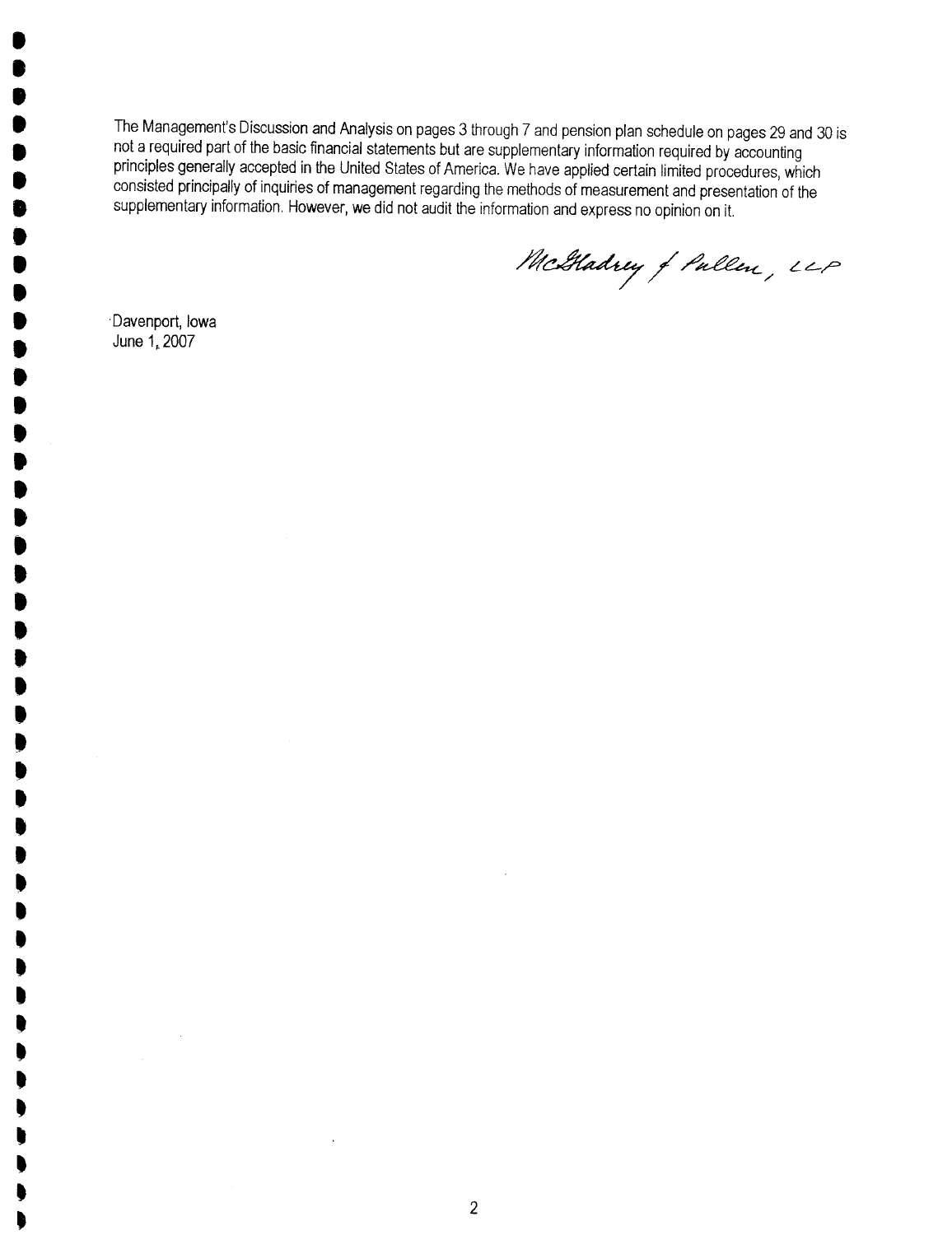. **.** .<br>. .<br>. .<br>. .<br>. **.** .<br>. **.** .<br>! **.** .<br>! **. .**<br>. **.**<br>. **.**<br>. **.**<br>. **. . . .** .<br>. **.** .<br>! .<br>. .<br>! .<br>! ,<br>! .<br>. ,<br>! .<br>8 .<br>! .<br>! **.**<br>! ,<br>! .<br>! !! ,<br>! .<br>! .<br>! ,<br>! ,<br>! .<br>!

## Management's Discussion and Analysis Year Ended December 31, 2006

Our Managements Discussion and Analysis (MD&A) of Des Moines Water Works' (Water Works) financial performance provides an overview of the utility's financial activities for the years ended December 31, 2006 and 2005. Please consider this information in conjunction with the financial statements and the accompanying notes to basic financial statements that follow this section.

## Overview of Business

The service area of the Water Works has expanded significantly since its emergence as a public water utility in 1919. In addition to serving customers within the City of Des Moines, Water Works provides wholesale water service based on long-term water contracts to surrounding municipalities and rural water districts, accounting for roughly 25 percent of total water revenues. This service area spans approximately 400 square miles, including most of Polk County and communities in eastern Dallas County and northern Warren County. The utilty also provides billng and collection services on a contractual basis to wholesale customers and billing and collection services to the City of Des Moines for wastewater treatment, solid waste collection and the storm water utility.

As the utilty's service area has expanded, so too has the need for water storage facilities, booster stations and additional treatment capacity to meet peak demand requirements. The most economical approach for the Water Works has involved utilizing these facilities to supply multiple customers. Contractual service users share in the cost of these joint-use facilities, which allows for meeting peak use demands and also allows some users to partcipate in lower off-peak or purchased capacity water rates. Financial participation in the construction of these facilities includes initial cash contributions or payments of debt service for the improvements and operating and maintenance costs. Ownership of these facilities is maintained by the Water Works.

The water sources for the system are the Raccoon River and Des Moines River, an underground infiltration gallery, and wells along the Raccon River near Mafftt Reservoir. These four sources are used to provide adequate supply in the most cost-effective combination. The utilty operates two treatment plants, with one of those plants being operated remotely. An additional treatment plant is currently being developed in the northern segment of the utilitys service area to meet growing demand in that area.

Governance of the Water Works is vested in a five-member Board appointed by the Mayor of the City of Des Moines with approval of the City Council. Trustees serve for six-year staggered terms. The Board has complete control of Water Works' management, and employs approximately 215 full-time and 15 part-time or seasonal employees.

The utility has adopted an annual activity-based budgeting methodology and performs an annual cost of service study to assist the Board in rate-setting policy.

## Financial Highlight

- · Water Works' net assets increased as a result of operations. As of December 31, 2006 and 2005, total assets were \$290,201,832 and \$229,668,231, respectively, and total liabilities were \$109,306,723 and \$61,009,355, respectively, resulting in net assets of \$180,895, 109 and \$168,658,876, respectively.
- . Operating revenues of \$39,659,080 increased 13.25 percent over 2005, while operating expenses increased approximately 4.47 percent to \$34,591,868.
- . During the year, Water Works had operating income of \$5,067,212 and change in net assets of \$12,236,233. This compares to operating income of \$1,907,125 and change in net assts of \$3,184,462 reported in 2005.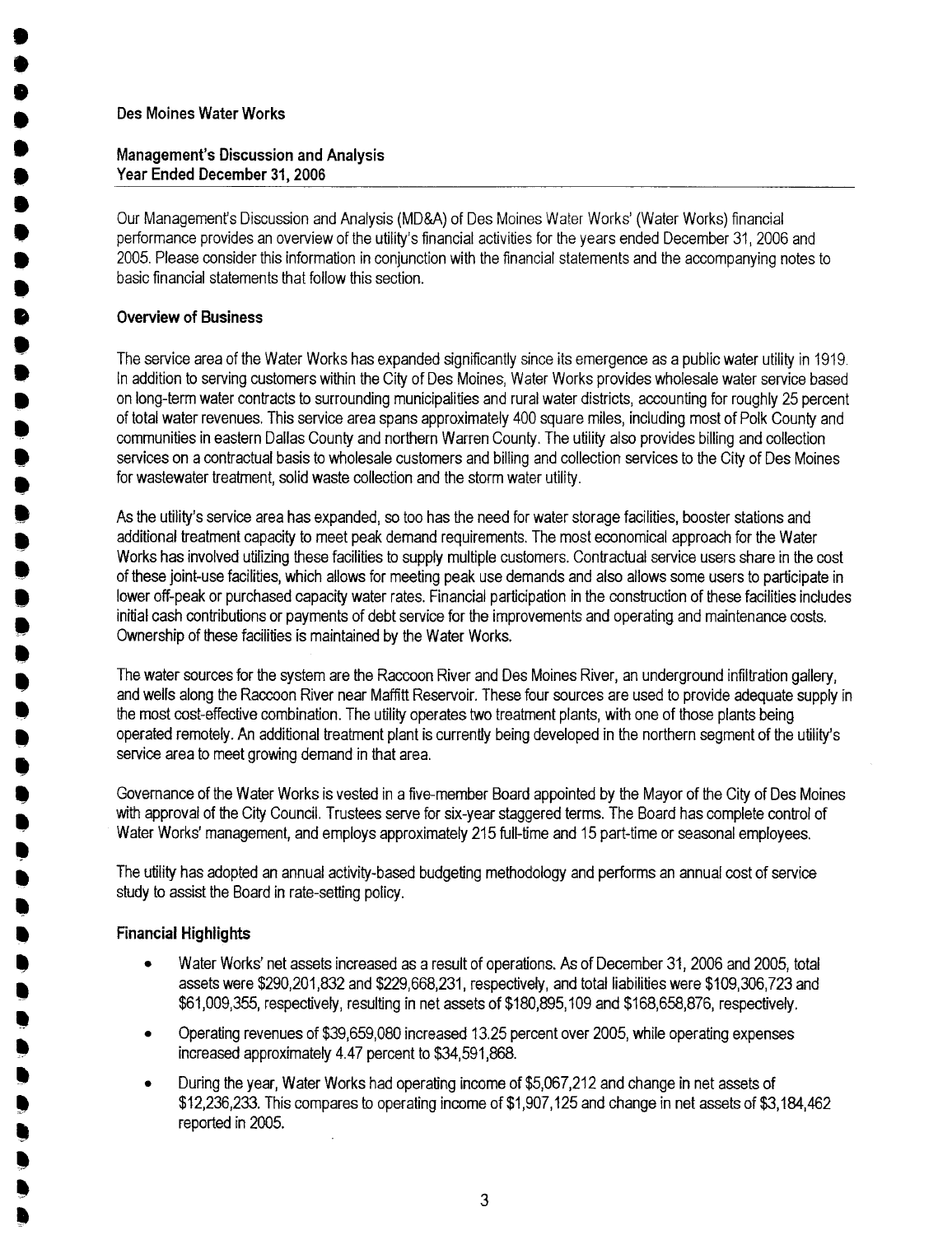.

I .<br>. .<br>. .<br>. .<br>. **.** ,<br>) **. . . .** .<br>. **. . . .** .<br>. .<br>. **.** .<br>. .<br>. .<br>. .<br>. .<br>. .<br>. ,<br>) ,<br>) ,<br>) **.** .<br>. **.** ,<br>) ,<br>) **. . . .**<br>. **. . . .**<br>. **.** 

## Management's Discussion and Analysis Year Ended December 31,2006

## Overview of the Financial Statements

Managements Discussion and Analysis (MD&A) serves as an introduction to the financial statements, and the MD&A represents management's examination and analysis of the Water Work's financial condition and performance. The financial statements report information about the utility using full accrual accounting methods as utilized by similar entities in the private sector.

The balance sheet provides information about the Water Works' assets, liabilities and net assets, thereby measuring the Water Works' liquidity and solvency. Liquidity is a measure of the utility's ability to meet current obligations (those due within one year). Solvency is a similar concept, but measures the ongoing abilty to meet obligations over a longer term.

The statement of revenues, expenses and changes in net assets presents the results of the Water Works' revenues and expenses over the course of the fiscal year and provides information about the utilty's recovery of costs. Water rates are established by the Board of Trustees and are based on the utilty's annual Cost of Service Study. The Cost of Service Study estimates annual revenue requirements through an analysis of operational and maintenance expenses, debt service requirements, anticipated capital needs, and return on capital. The Study provides a core of information not only for the trustees and staff at Des Moines Water Works, but also for the customers ultimately affected by our decisions.

The statement of cash flows presents cash receipts, cash disbursements and net changes in cash resulting from operations, noncapital financing activities, capital and related financing activities and investing activities. This statement details where cash resources come from and how they are used.

The notes to basic financial statements provide required disclosures and other information that are essential to a full understanding of data provided in the statements. The notes supplement the basic financial statements by presenting information about the Water Works' accounting policies, significant accunt balances and activities, material risks, obligations, commitments, and contingencies.

## Condensed Financial Information

The following condensed financial information serves as the key financial data and indicators for management, monitoring and planning.

## Condensed Balance Sheet Information

|                                                                                                          | 2006                                                           |   | 2005                                                     | % Change                           |
|----------------------------------------------------------------------------------------------------------|----------------------------------------------------------------|---|----------------------------------------------------------|------------------------------------|
| Current assets<br>Capital assets, net<br>Other noncurrent assets<br><b>Total assets</b>                  | \$<br>38,185,510<br>216,030,583<br>35,985,739<br>290, 201, 832 | s | 7,515,627<br>198,755,238<br>23,397,366<br>229.668.231    | 408.08%<br>8.69<br>53.80<br>26.36  |
| <b>Current liabilities</b><br>Other noncurrent liabilities<br>Long-term debt<br><b>Total liabilities</b> | 16,679.862<br>18,346.861<br>74.280,000<br>109.306,723          |   | 14.063.412<br>19,755,943<br>27,190,000<br>61,009,355     | 18.60<br>(7.13)<br>173.19<br>79.16 |
| Invested in capital assets, net of related debt<br>Restricted<br>Unrestricted<br>Total net assets        | 180,520,412<br>17, 136, 157<br>(16, 761, 460)<br>180, 895, 109 |   | 167.080.017<br>19,372,427<br>(17,793,568)<br>168,658,876 | 8.04<br>(11.54)<br>(5.80)<br>7.26  |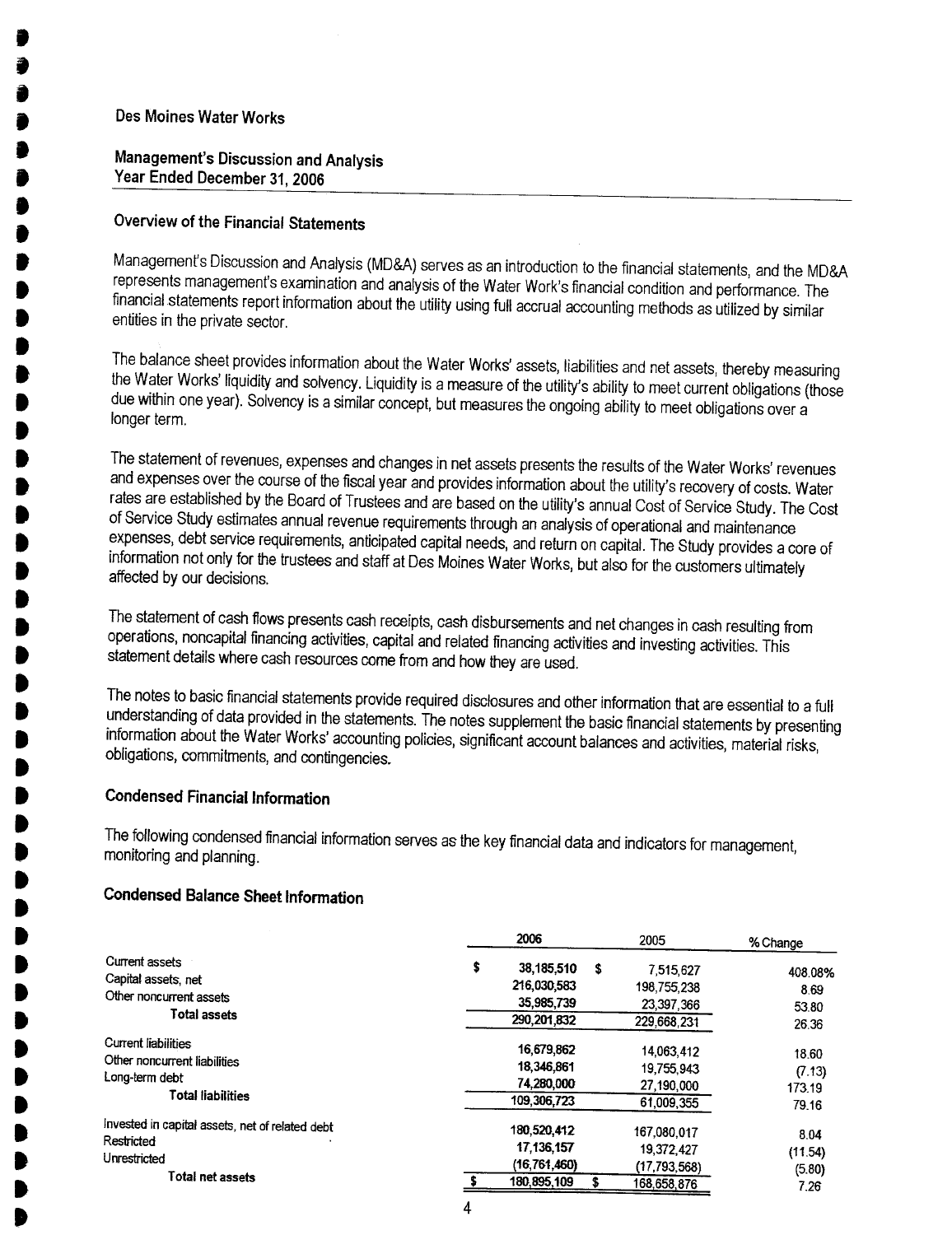. . . . . . , , . , . . . . . **.** . . . . . . .<br>D .<br>. .<br>1 . .<br>1 . .<br>. .<br>. .<br>. .<br>. .<br>. .<br>. .<br>. .<br>. .<br>. . .<br>! .<br>! .<br>! ,<br>! ,<br>.

#### Management's Discussion and Analysis Year Ended December 31,2006

|                                   |    | 2006        | 2005              | % Change |
|-----------------------------------|----|-------------|-------------------|----------|
| Water sales                       | \$ | 33,964,194  | \$<br>30,001,396  | 13.21%   |
| Billing and collection services   |    | 892,455     | 807.839           | 10.47    |
| Connection fees                   |    | 591,950     | 500,542           | 18.26    |
| Purchased capacity                |    | 1,321,967   | 968,347           | 36.52    |
| Other sales and services          |    | 2,888,514   | 2,740,760         | 5.39     |
| Total operating revenues          |    | 39,659,080  | 35,018,884        | 13.25    |
| Investment income                 |    | 3,001,447   | 517,567           | 479.91   |
| Other                             |    | 166,722     | 173,043           | (3.65)   |
| Capital contributions             |    | 6.904.658   | 2,116,739         | 226.19   |
| <b>Total revenues</b>             |    | 49,731,907  | 37,826,233        | 31.47    |
| Labor and benefits                |    | 13,146,601  | 13,566,345        | (3.09)   |
| Chemicals and power               |    | 5,100,647   | 4,162,646         | 22.53    |
| Insurance                         |    | 940.458     | 899.619           | 4.54     |
| Purchased services                |    | 3,179,056   | 2,559,800         | 24.19    |
| Materials, supplies and equipment |    | 3,127,030   | 3,003,276         | 4.12     |
| Depreciation                      |    | 8,891,789   | 8,734,782         | 1.80     |
| Other                             |    | 206,287     | 185,291           | 11.33    |
| <b>Total operating expenses</b>   |    | 34,591,868  | 33,111,759        | 4.47     |
| Interest expense                  |    | 2,903,806   | 1,530,012         | 89.79    |
| Total expenses                    |    | 37,495,674  | 34,641,771        | 8.24     |
| Change in net assets              |    | 12,236,233  | 3,184,462         | 284.25   |
| Net assets, beginning of year     |    | 168,658,876 | 165,474,414       | 1.92     |
| Net assets, end of year           | s  | 180,895,109 | \$<br>168.658,876 | 7.26     |

#### Condensed Revenues, Expenses and Changes in Net Assets Financial Analysis

Current assets increased 408.08 percent. Other noncurrent assets increased approximately 53.80 perænt. Both of these are a result of receiving \$52,435,000 in water revenue bond proæeds which were not all spent as of Deæmber 31,2006.

Current liabilities increased 18.60 percent due to increases in construction contracts payable of \$1 ,350,182. The current portion of fang-term debt also increased due to the issuance of Water Revenue Bonds, Series 2006. Fees collected for other entities also increased \$102,022 over 2005 due to the timing of year-end remittanæs.

Noncurrent liabilties include deferred revenue being amortized over a period of 10 to 20 years. Noncurrent liabilities include the pension liability which wil be paid through future pension contributions.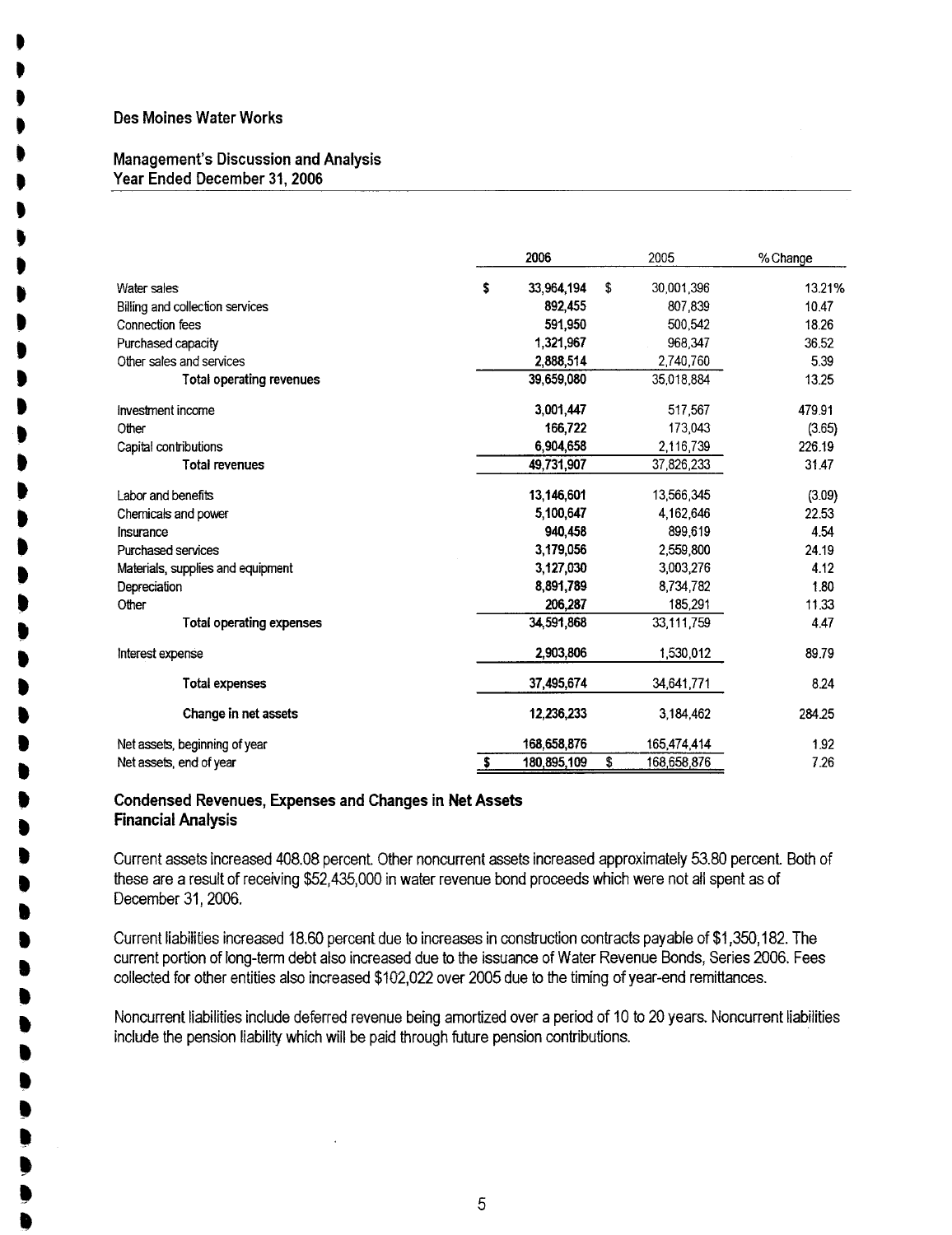. . t t t t t t . . . . . . . . t . t t . t t .<br>D .<br>D .<br>D .<br>. . .<br>D **,** .<br>. .<br>. . . . .<br>. . . . . . . .

### Management's Discussion and Analysis Year Ended December 31,2006

Long-term debt increased 173.19 percent in 2006 due to the issuance of the Water Revenue Bonds, Series 2006.

Water sales increased 13.21 percent. Two retail service areas, Southeast Polk and Runnells, were added in 2006. Both of these areas previously purchased water on a wholesale basis. In addition, debt service reimbursement increased \$2.6 milion due to the issuance of Water Revenue Bonds, Series 2006.

Connection fees increased 18.26 percent due to more connection fees after the takeover of the Southeast Polk Rural Water District. These fees can fluctuate widely from year to year depending on the level of development experienced within the utility's service areas.

Purchased capacity revenues increased 36.52 percent as a result of the continued amortization of deferred revenue. This deferred revenue represents current year cash contributions to fund the Saylorvile Water Treatment Plant and previous years' cash contributions from wholesale customers to fund the Mafftt Water Treatment Plant. Financial participation in the construction of the plants allows users to participate in lower purchased capacity water rates. Deferred revenue balances are amortized to purchase capacity revenue over the length of the contract, generally 10 to 20 years.

Effective January 5, 2004, per 28E agreement with the City of Des Moines, Des Moines Water Works assumed management of operations of the Des Moines Botanical Center. Operations include room rentals, catering and café, gift shop, and special events. Botanical Center revenues of \$684,642 and \$492,942 for 2006 and 2005, respectively, are included in Water Works' financial results.

Chemicals and power increased 22.53 percent due to an increase in chemical costs.

Purchased services increased 24.19 percent compared to 2005 due to repairs to the Botanical Center dome and service line installations in the Southeast Polk service area.

Other expenses increased 11.33 percent due to an increase in casualty losses of \$10,569 over 2005. Loss on bad debt decreased \$17,511 from 2005.

Investment income increased 479.91 percent due to higher investment balances as a result of funds received from the issuance of the 2006 Series Bonds and slightly higher investment returns. Interest expense increased 89.79 percent in 2006 primarily due to the interest due on the Water Revenue Bonds Series 2006.

Capital contrbutions increased 226.19 percent in 2006 due to funds received from Polk County in the purchase of the Southeast Polk Rural Water District. All other capital contributions of \$1,795,062 in 2006 are related to contributions of water mains by subdividers. These contributions can fluctuate widely from year to year, depending on the status of construction and the timing of inspections performed by Water Works' staff.

The aforementioned fluctuations result in an overall increase in net assets of 7.26 percent, the result of a 13.25 percent increase in operating revenues, an increase in operating expenses of 4.47 percent, and a 258.80 percent increase in nonoperating revenues.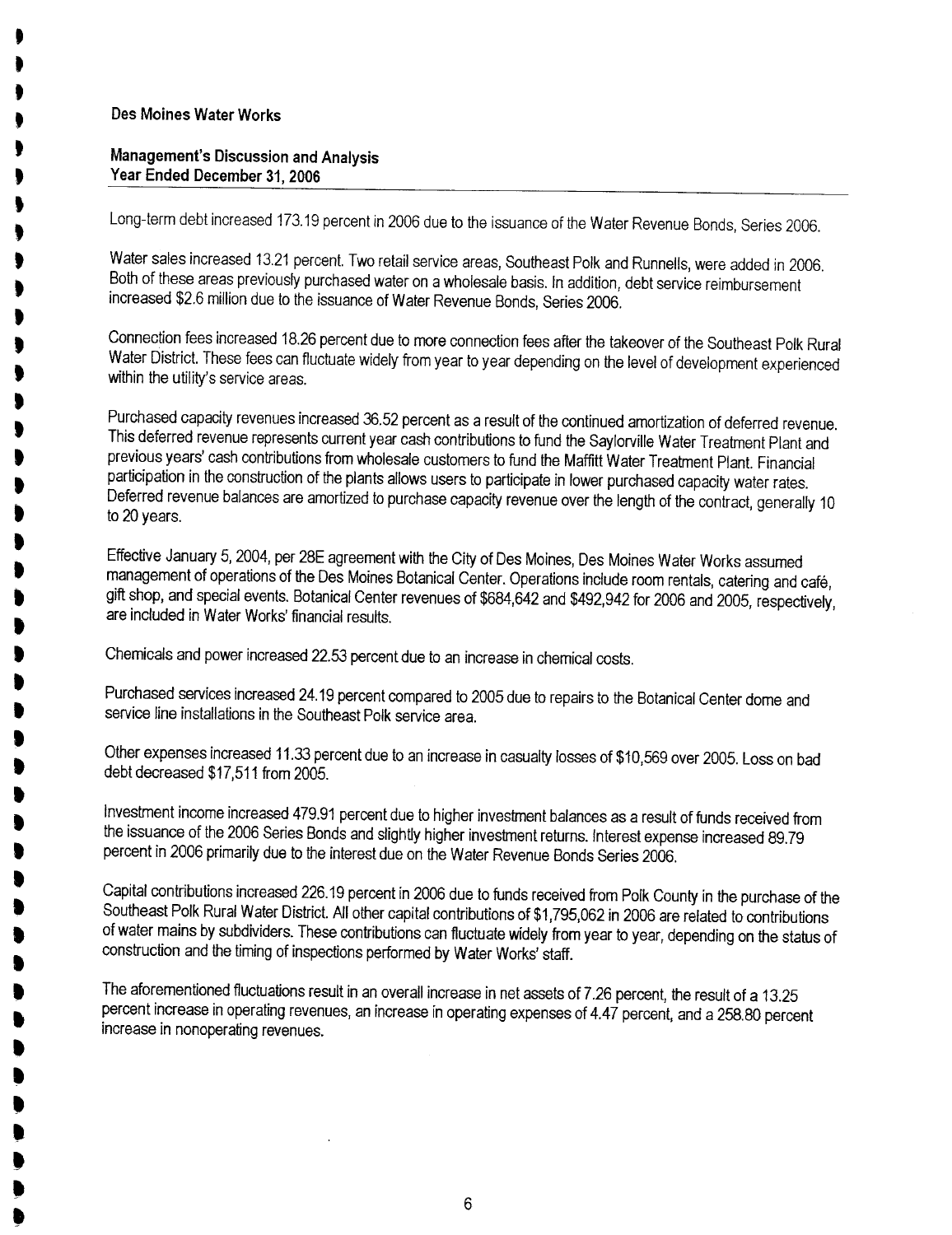**. .<br>.** .<br>.<br>. .<br>. .<br>. .<br>. .<br>. .<br>. .<br>. .<br>. .<br>. .<br>. .<br>. .<br>.<br>. .<br>.<br>. **.<br>. . .**<br>. **.**<br>. .<br>. **.**<br>. **.**<br>. **.**<br>. **. .** .<br>. .<br>. .<br>. **.** .<br>.<br>. .<br>. **. .** .<br>. .<br>. .<br>. .<br>. .<br>. .<br>. .<br>! .<br>! **.** .<br>D

## Management's Discussion and Analysis Year Ended December 31,2006

### Capital Assets and Debt Administration

During 2006, net capital assets increased \$17,275,345 or 8.69 percent. In addition to replacing deteriorating water mains, the utilty is responsible for relocating mains affected by the 1-235 freeway expansion project. The utility is also engaged in a multi-year capital project to implement radio frequency meter reading for all customers within the City of Des Moines. There were no significant changes to the condition of infrastructure assets, nor were there any changes made to standard service lives of those assets.

Water Works' long-term debt was \$79,050,000 and \$31,788,000 as of December 31,2006 and 2005, respectively. The increase was due to the issuance of the Water Revenue Bonds, Series 2006.

### Economic Factors

Due to the Water Works' large concentration of residential customers, weather impacts revenue to a greater degree than do economic cycles. Water Works budgets revenues and expenses based on anticipated consumption for a "normal. weather year. A water rate increase of 15.3 percent was budgeted for 2006 for one class of wholesale customer. This was based on the results of the annual cost of service study which indicated costs to serve those customers exceeded their water rates.

### Requests for Information

If the reader has questions or would like additional information, please direct the request to: Peggy Freese, Treasurer, 2201 George Flagg Parkway, Des Moines, Iowa 50321-1190.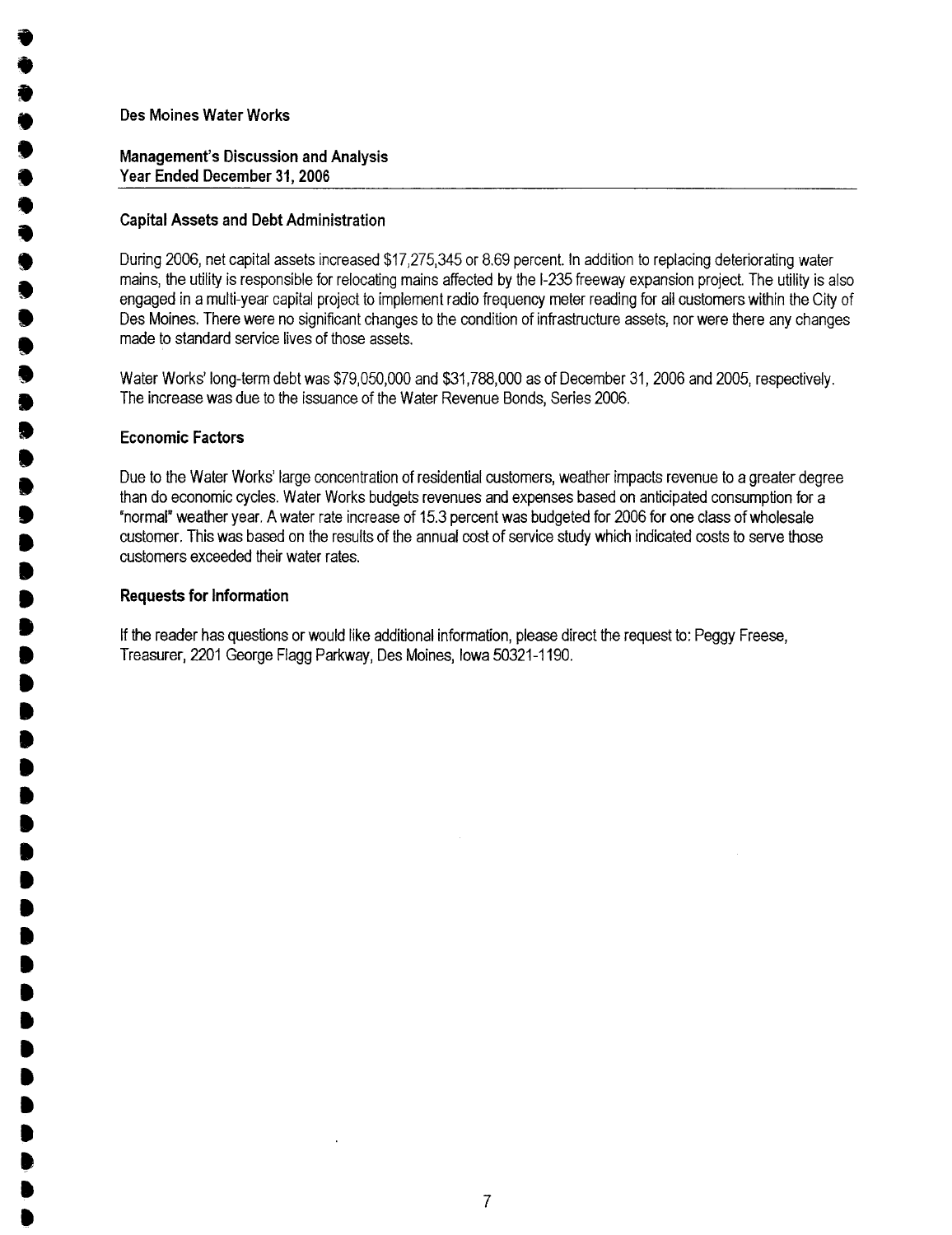Ii=-C -~, =-

# state of the Sheet . The Sheet . The Sheet . The Sheet . The Sheet . The Sheet . The Sheet . The Sheet . The Sheet . The Sheet . The Sheet . The Sheet . The Sheet . The Sheet . The Sheet . The Sheet . The Sheet . The Sheet

 $\overline{\text{December 31, 2006}}$ 

| <b>Assets</b>                                   |                     |
|-------------------------------------------------|---------------------|
| Current assets:                                 | 1,452,914           |
| Cash                                            | \$                  |
| Restricted assets:                              |                     |
| Cash                                            | 1,759,264           |
| Investments, water revenue bond reserve fund    | 27,885,273          |
| Accounts receivable:                            |                     |
| Billed                                          | 3,484,132           |
| Unbilled                                        | 1,093,455           |
| Other receivables                               | 474,224             |
| Inventory, materials and supplies               | 1,241,741           |
| Prepaid expenses                                | 794,507             |
| <b>Total current assets</b>                     | 38,185,510          |
|                                                 |                     |
| Restricted assets, investments (Notes 2 and 4): | 29,826,367          |
| Water revenue bond reserve fund                 | 600,000             |
| Water revenue bond improvement fund             | 30,426,367          |
|                                                 |                     |
| Long-term investments:                          |                     |
| Investment in land                              | 624,562             |
| Board designated funds, investments (Note 2)    | 4,029,879           |
|                                                 | 4,654,441           |
|                                                 |                     |
| Capital assets (Note 3):                        | 4,911,351           |
| Land                                            | 13,872,969          |
| Construction-in-progress                        | 118,022,971         |
| Buildings, equipment and machinery              | 39,643,628          |
| Supply system                                   | 138,399,220         |
| Distribution system                             | 314,850,139         |
|                                                 | (98, 819, 556)      |
| Accumulated depreciation                        | 216,030,583         |
| Capital assets, net                             |                     |
| Bond issue costs, discount and deferral         | 605,082             |
| Other assets                                    | 299,849             |
| <b>Total assets</b>                             | 290, 201, 832<br>\$ |
|                                                 |                     |

., ., .,

., .,

.,

.,

.,

..t.l

See Notes to Basic Financial Statements.

 $\ddot{\phantom{a}}$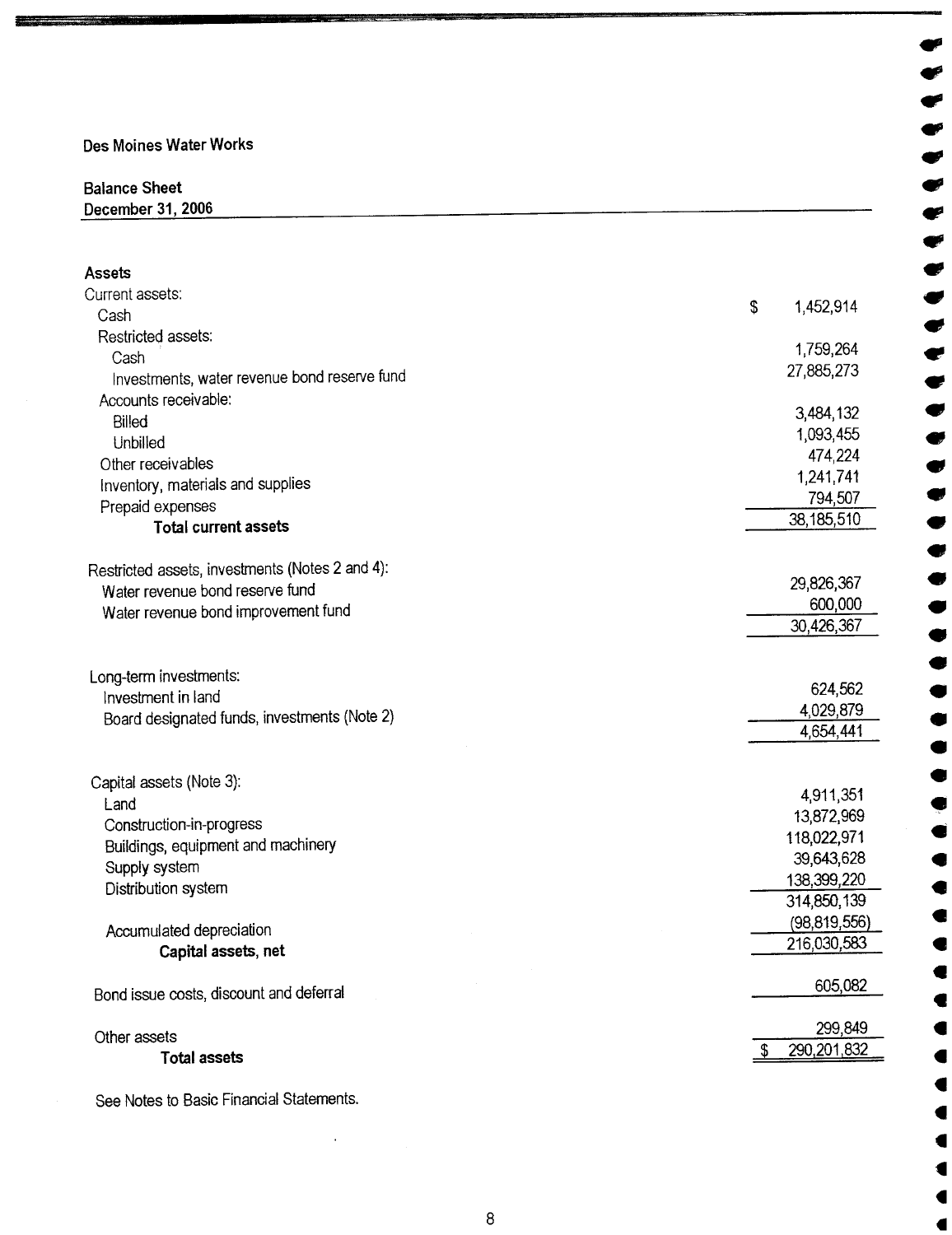## Liabilities and Net Assets

. . . . . . . . .

. . . .

. .

. . . .

~ ~

~ . I . .

I

| Current liabilities:                       |                 |
|--------------------------------------------|-----------------|
| Accounts payable                           | \$<br>2,801,027 |
| Accrued wages and benefits                 | 422,181         |
| Compensated absences (Note 4)              | 1,283,031       |
| Deferred revenue (Note 1)                  | 1,330,632       |
| Special deposits                           | 105,712         |
| Construction payables                      | 5,352,632       |
| Water revenue bonds interest payable       | 273,397         |
| Current portion of long-term debt (Note 4) | 4,770,000       |
| Fees collected for other entities          | 341,250         |
| Total current liabilities                  | 16,679,862      |
|                                            |                 |

| Long-term debt, less current installments (Note 4) | 74,280,000 |
|----------------------------------------------------|------------|
| Compensated absences (Note 4)                      | 731,103    |
| Deferred revenue (Note 1)                          | 17,058,120 |
| Pension liability (Note 5)                         | 557,638    |
|                                                    | 92,626,861 |

## Total liabilities 109,306,723

| Net assets:                                     |                |
|-------------------------------------------------|----------------|
| Invested in capital assets, net of related debt | 180,520,412    |
| Restricted (bond indentures)                    | 17, 136, 157   |
| Unrestricted                                    | (16, 761, 460) |
| Total net assets                                | 180,895,109    |
|                                                 |                |
| Total liabilities and net assets                | 290,201,832    |

92,626,861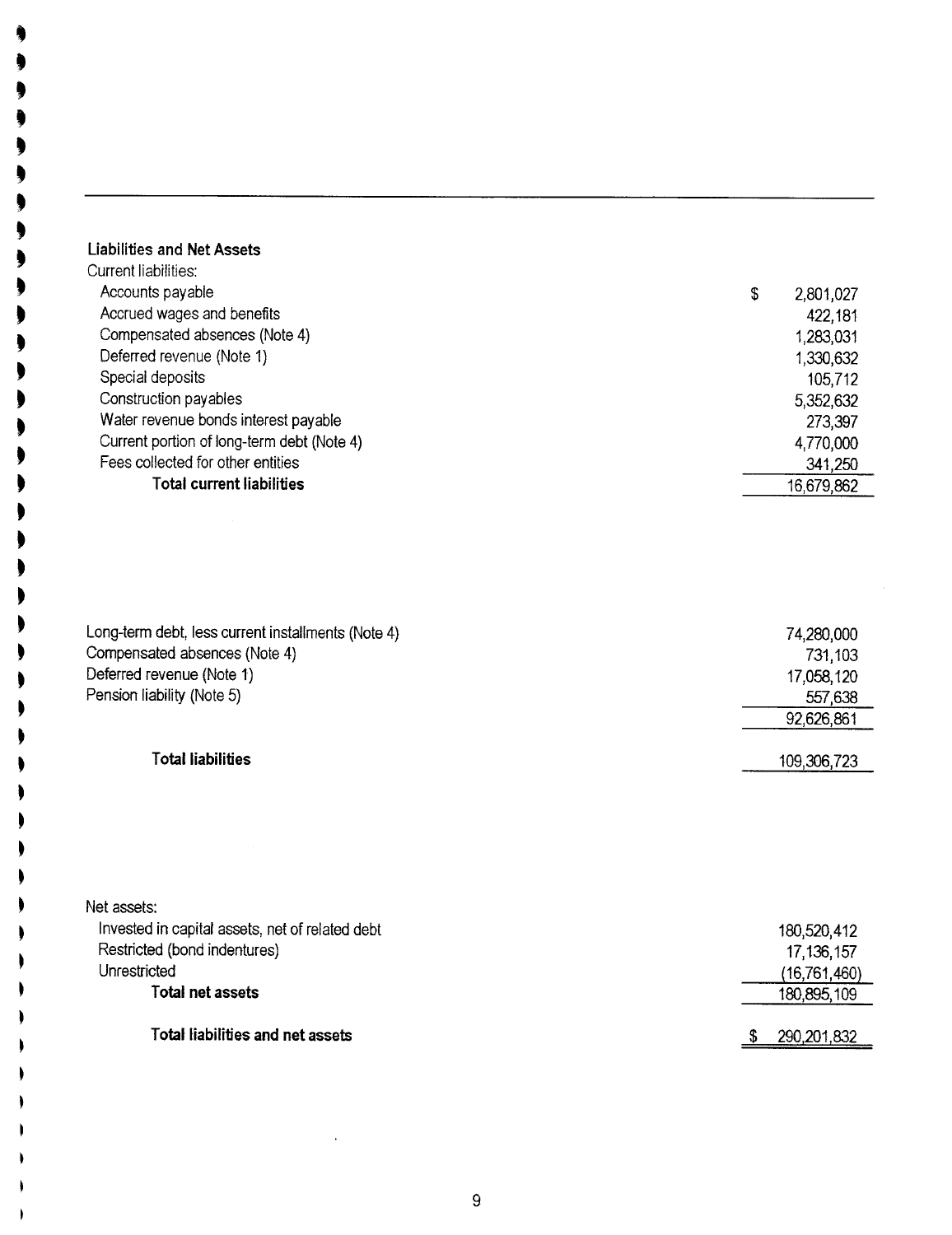. ,<br>V .<br>1

 $\bullet$ 

 $\begin{matrix} \bullet \\ \bullet \end{matrix}$ 

 $\bullet$ 

.

.

.

.

**.** 

**.** 

 $\bullet$ 

**.** 

**U** 

.<br>. .<br>. .<br>. .<br>.

.<br>.

## Statement of Revenues, Expenses and Changes in Net Assets Year Ended December 31, 2006

| Operating revenues:                          | \$<br>35,286,161      |
|----------------------------------------------|-----------------------|
| Water sales                                  |                       |
| Other sales and services                     | 3,780,969             |
| Connection fees                              | 591,950<br>39,659,080 |
| <b>Total operating revenues</b>              |                       |
| Operating expenses:                          |                       |
| Labor                                        | 9,956,210             |
| Insurance                                    | 940,458               |
| Group insurance                              | 1,369,792             |
| Pension benefits (including social security) | 1,820,599             |
| Purchased services                           | 3,179,056             |
| Materials, supplies and equipment            | 3,127,030             |
| Chemicals                                    | 2,673,600             |
| Utilities, net                               | 2,427,047             |
| Depreciation                                 | 8,891,789             |
| Other                                        | 206,287               |
| <b>Total operating expenses</b>              | 34,591,868            |
| Operating income                             | 5,067,212             |
| Nonoperating revenue (expense):              |                       |
| Investment income                            | 3,001,447             |
| Interest expense                             | (2,903,806)           |
| Land use income                              | 162,132               |
| Other                                        | 4,590                 |
| Nonoperating revenue (expense), net          | 264,363               |
| Income before contributions                  | 5,331,575             |
| Capital contributions                        | 6,904,658             |
| Change in net assets                         | 12,236,233            |
| Net assets, beginning of year                | 168,658,876           |
| Net assets, end of year                      | 180,895,109           |
| See Notes to Basic Financial Statements.     |                       |

 $\ddot{\phantom{a}}$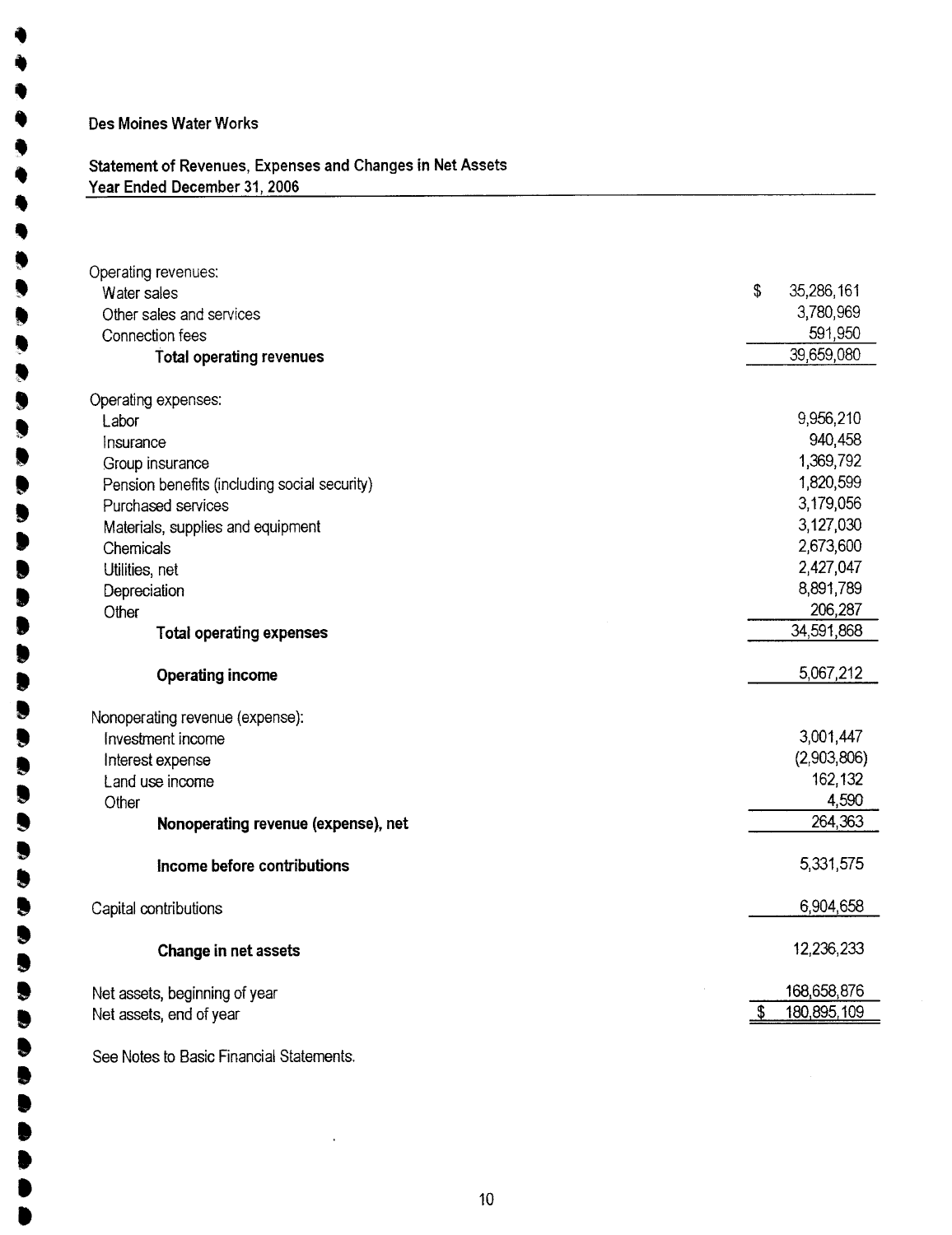. .<br>. **. .** .<br>. .<br>.

 $\bullet$ .. .<br>. **.** 

.. **.<br>.** 

..  $\bullet$ 

> $\bullet$  $\bullet$

**.** .

.<br>.<br>.

 $\bullet$ . . . . . . . l **, .** . . . .  $\bullet$ ,  $\bullet$ . ,. . . .

## Statement of Cash Flows Year Ended December 31, 2006

| Cash flows from operating activities:<br>Cash received from customers<br>Cash paid to suppliers<br>Cash paid to employees and for payroll taxes | \$<br>37,983,371<br>(11, 168, 903) |
|-------------------------------------------------------------------------------------------------------------------------------------------------|------------------------------------|
| Net cash provided by operating activities                                                                                                       | (13,981,547)                       |
|                                                                                                                                                 | 12,832,921                         |
| Cash flows from capital and related financing activities:                                                                                       |                                    |
| Proceeds from long-term debt                                                                                                                    | 52,435,000                         |
| Principal payments on long-term debt                                                                                                            | (5, 173, 000)                      |
| Acquisition, construction and removal cost of capital assets                                                                                    | (23,021,890)                       |
| Contributions received                                                                                                                          | 5,109,596                          |
| Interest paid                                                                                                                                   | (3,215,563)                        |
| Net cash provided by capital and related financing activities                                                                                   | 26, 134, 143                       |
| Cash flows from investing activities:<br>Proceeds from maturities of investments                                                                |                                    |
| Purchase of investments                                                                                                                         | 127,005,089                        |
| Interest received                                                                                                                               | (167, 840, 750)                    |
| Land use income and other                                                                                                                       | 2,765,656                          |
| Net cash used in investing activities                                                                                                           | 166,722                            |
|                                                                                                                                                 | (37,903,283)                       |
| Net increase in cash                                                                                                                            | 1,063,781                          |
| Cash, beginning of year                                                                                                                         | 2,148,397                          |
| Cash, end of year                                                                                                                               | \$<br>3,212,178                    |
| Reconciliation of cash to the balance sheet:<br>Cash                                                                                            |                                    |
| Restricted assets, cash                                                                                                                         | \$<br>1,452,914                    |
| Total cash at end of year                                                                                                                       | 1,759,264                          |
|                                                                                                                                                 | \$<br>3,212,178                    |
|                                                                                                                                                 |                                    |

(Continued)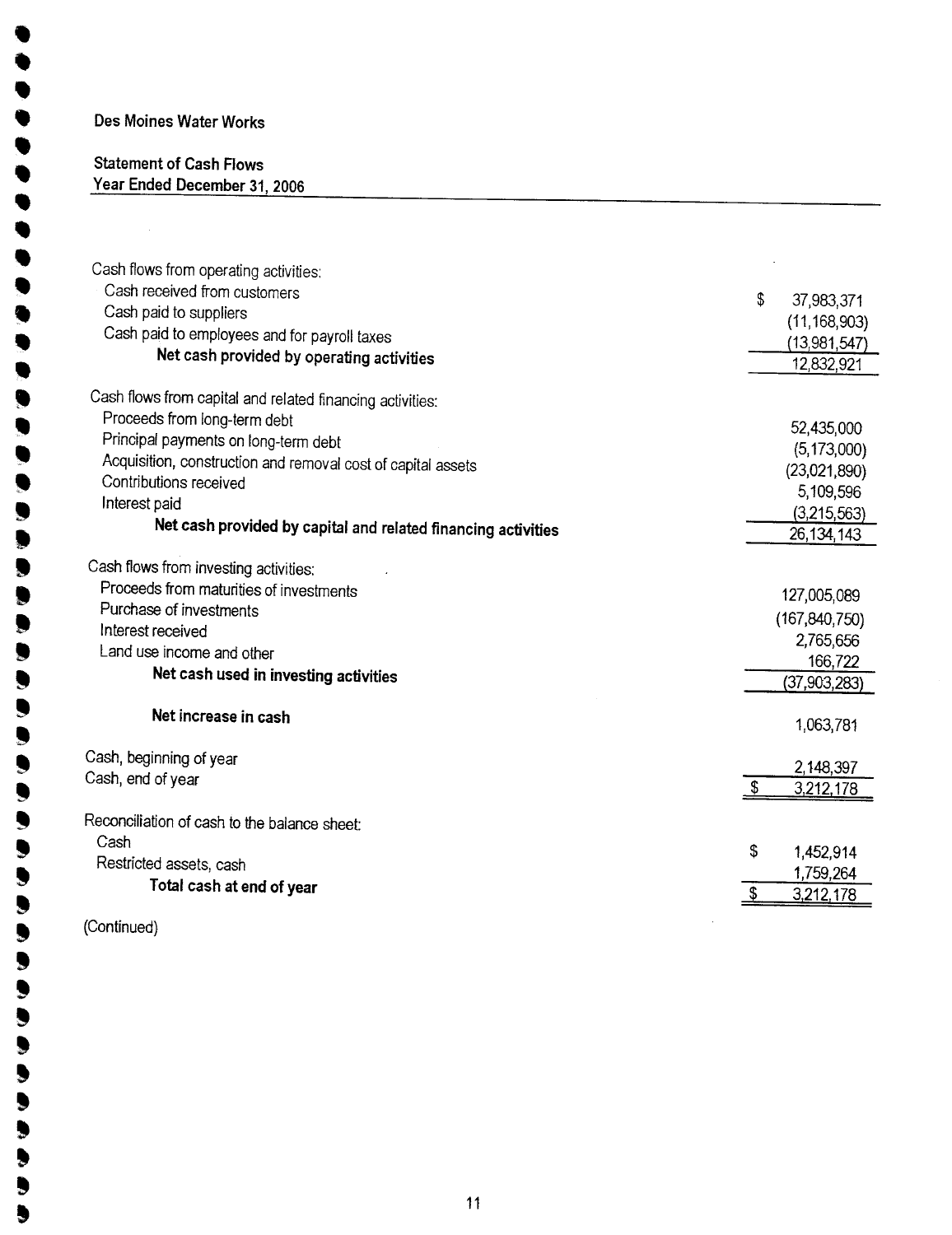$\bullet$ .<br>. .<br>. .<br>. .<br>. .<br>. **.** .<br>. .<br>. .<br>! .<br>.

**.** .. , .. **. y )** )<br>2 **)** <sup>s</sup> j t ,<br>! t , , ,

,

~ , ,

~ ,

~ ,

~ ~ , , , , ,

#### Statement of Cash Flows (Continued) Year Ended December 31,2006

| Reconciliation of operating income to net cash provided by operating<br>activities: |    |             |
|-------------------------------------------------------------------------------------|----|-------------|
| Operating income                                                                    |    |             |
| Adjustments to reconcile operating income to net cash, depreciation                 | \$ | 5,067,212   |
| Change in:                                                                          |    | 8,891,789   |
| Accounts receivable, billed                                                         |    |             |
|                                                                                     |    | (355, 829)  |
| Accounts receivable, unbilled                                                       |    | (132, 739)  |
| Other receivables                                                                   |    | (40, 198)   |
| Inventories - materials and supplies                                                |    | (205, 085)  |
| Prepaid expense                                                                     |    | 32,480      |
| Other assets                                                                        |    | 70,651      |
| Accounts payable                                                                    |    | 616,722     |
| Accrued wages and benefits and compensated absences                                 |    | 130,914     |
| Pension liability                                                                   |    | (25, 402)   |
| Deferred revenue                                                                    |    | (1,312,216) |
| Special deposits                                                                    |    | (7,400)     |
| Fees collected for other entities                                                   |    | 102,022     |
| Net cash provided by operating activities                                           | S  | 12,832,921  |
| Schedule of noncash capital and related financing activities:                       |    |             |
| Contributions of water mains from contractors in aid of construction                | \$ | 1,795,062   |
| Acquisition of capital assets through construction payables                         |    |             |
|                                                                                     |    | 1,350,182   |
| Schedule of noncash investing activities, net depreciation of the fair value        |    |             |
| of investments                                                                      |    |             |
|                                                                                     |    | 15,332      |
| See Notes to Rasic Financial Statements                                             |    |             |

Notes to Basic Financial Statements.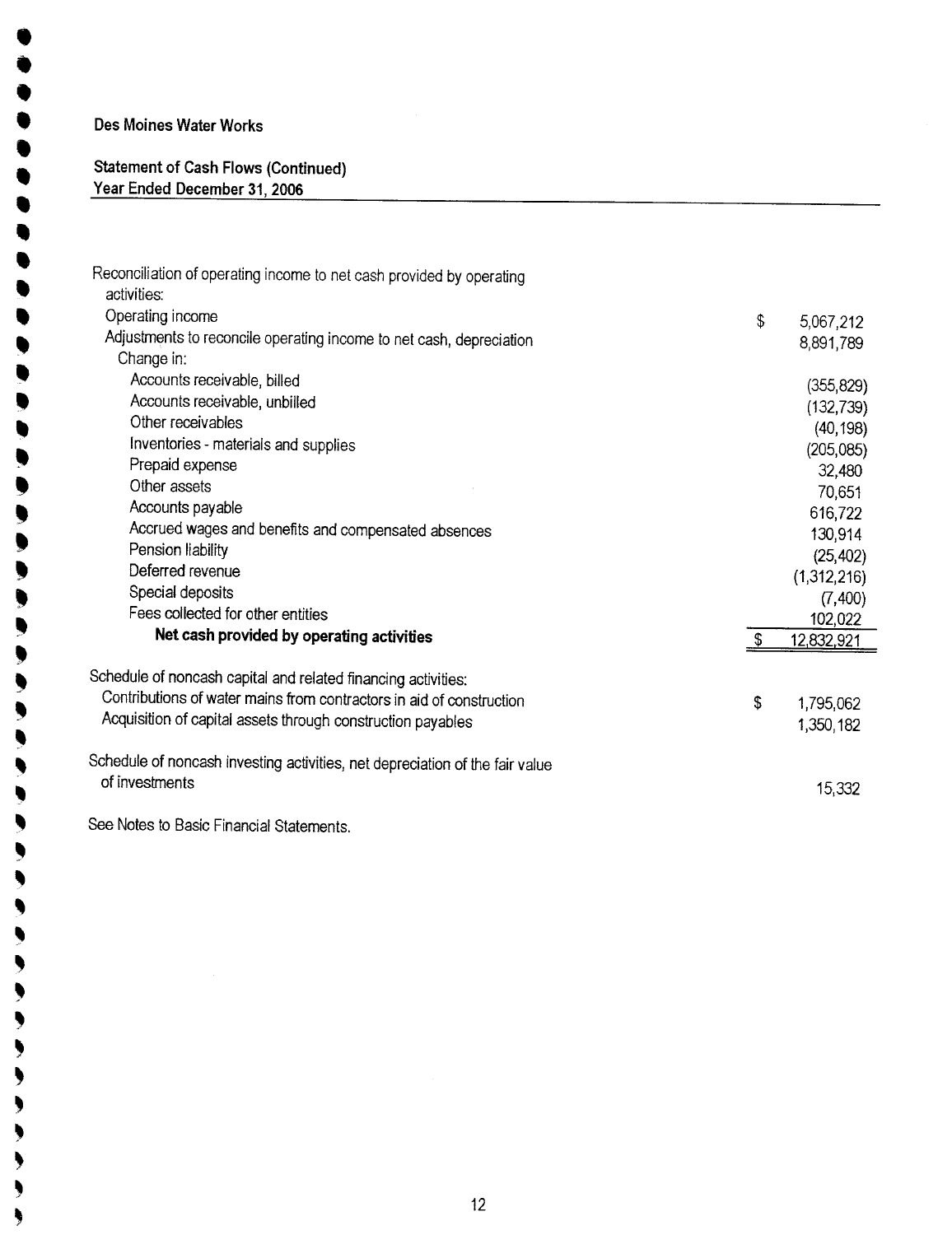## Des Moines Water Works Pension Plan

**.** .<br>0 .<br>. .<br>. .<br>. .<br>. **.** 

> **.** ,<br>0 ,<br>, ,<br>, .<br>! ,<br>,

. , ~<br>! ~<br>! . . . . . . . . . . . . . . . . . . . . . .

> ~ .

~ ~

#### Statement of Plan Net Assets December 31, 2006

| <b>Assets</b>                                                                                                  |                   |
|----------------------------------------------------------------------------------------------------------------|-------------------|
| Investments, contracts with insurance companies, pooled separate accounts<br>Employer contributions receivable | \$.<br>42,053,324 |
|                                                                                                                | 221,385           |
| <b>Liabilities</b>                                                                                             | 42,274,709        |
| Net assets held in trust for pension benefits                                                                  |                   |
|                                                                                                                | 42,274,709        |
| See Notes to Basic Financial Statements.                                                                       |                   |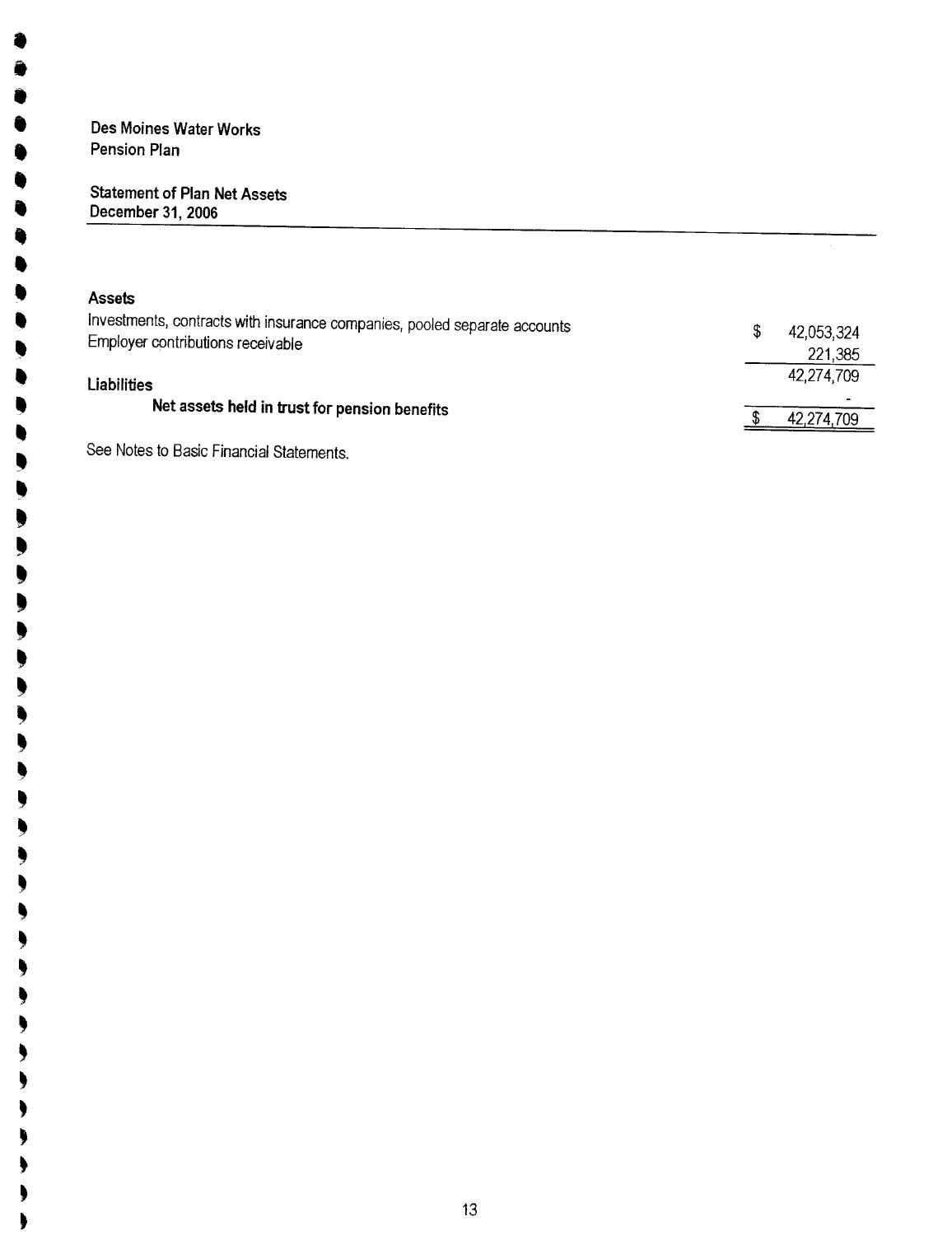Des Moines Water Works Pension Plan

........,.....,..

Ì ◣

...l.ll,,,"l"ll"-'lll"-'lllll~

€ ۱  $\bullet$  $\qquad \qquad \bullet$ ⋟ 

 $\blacksquare$ 

#### Statement of Changes in Plan Net Assets Year Ended December 31,2006

| Additions:                                                      |                 |
|-----------------------------------------------------------------|-----------------|
| Investment income:                                              |                 |
| Net appreciation in the fair value of pooled separate accounts, |                 |
| interest and dividends (Note 2)                                 | \$<br>4,985,894 |
| Gain on sale of stock                                           | 323,002         |
| <b>Employer contributions</b>                                   | 885,990         |
| <b>Total additions</b>                                          | 6,194,886       |
| Deductions:                                                     |                 |
| Benefit payments                                                | 1,549,594       |
| Administrative expenses                                         | 67,174          |
| <b>Total deductions</b>                                         | 1,616,768       |
| <b>Net increase</b>                                             | 4,578,118       |
| Net assets held in trust for pension benefits:                  |                 |
| Beginning of year                                               | 37,696,591      |
| End of year                                                     | 42,274,709      |
| See Notes to Basic Financial Statements.                        |                 |

÷,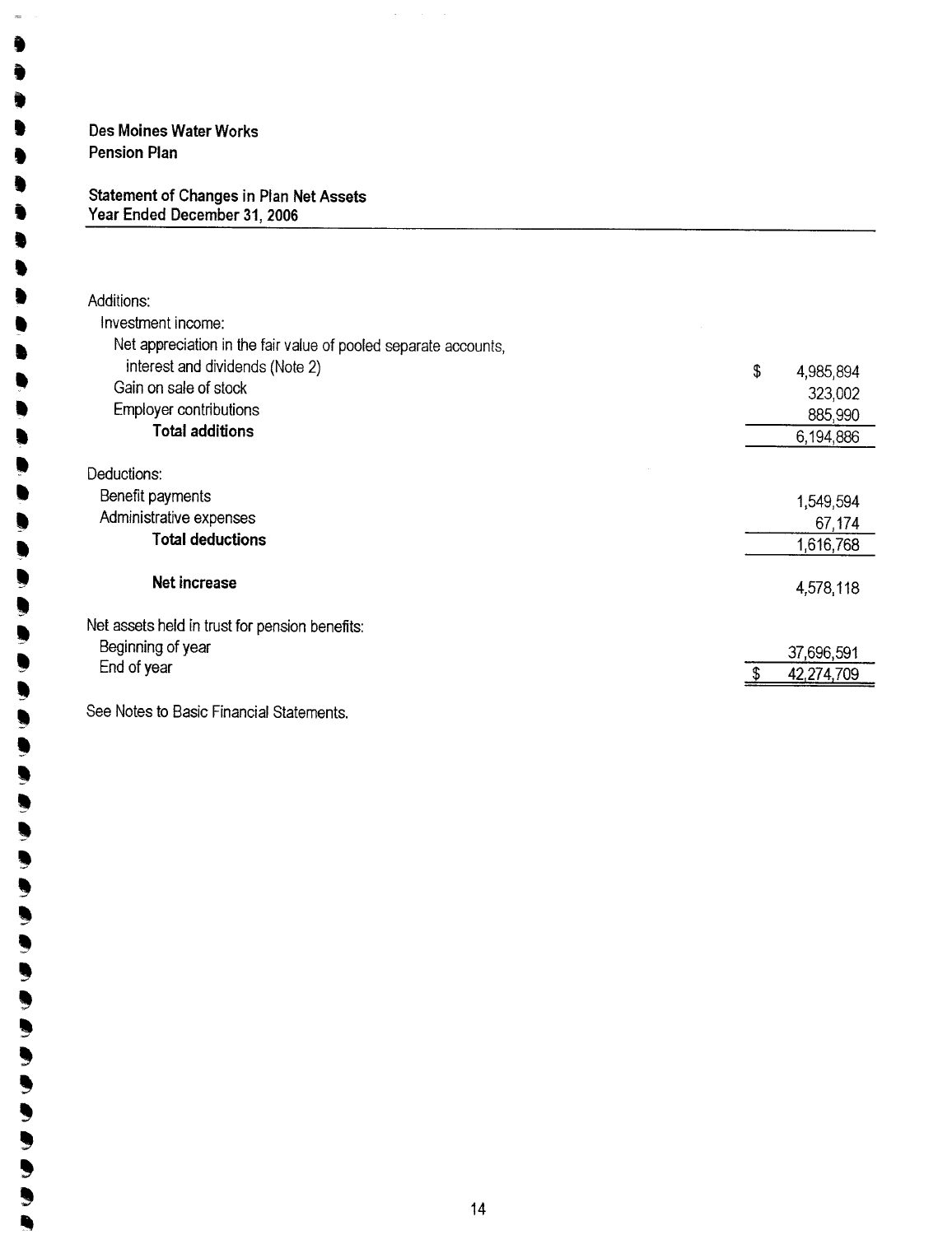.

.. .. " .. .. .<br>9 .. **,** 

.. .. .. ,<br>,

.. .. .. ..

~  $\ddot{ }$  $\bullet$ 

~ 8 .~

8 **.a** 

~ ~  $\ddot{\bullet}$  .

~ ~ ~ ~  $\ddot{\bullet}$ 

~ ~ e ~ e e e ě<br>O e .<br>.<br>.

## Notes to Basic Financial Statements

## Note 1. Nature of Business, Reporting Entity and Significant Accounting Policies

## Nature of business:

Des Moines Water Works (Water Works) is managed and controlled by the Board of Water Works Trustees of the City of Des Moines, Iowa (the Board), which exists under the provisions of Chapter 388 and other relevant statutes of the Code of Iowa. The five-member Board is appointed by the Mayor of Des Moines with the approval of the City Council. Trustees serve for six-year staggered terms.

Water Works is exempt from federal income tax pursuant to Internal Revenue Code Section 115 which provides for exemption of divisions of state and local governments.

Water Works provides water and other services to retail and wholesale customers in the City of Des Moines (the City) and surrounding communities.

In September 1993, the Governmental Accounting Standards Board (GASB) issued Statement No. 20, Accounting and Financial Reporting for Proprietary Funds and Other Governmental Entities that Use Proprietary Fund Accounting. The Statement provides that Water Works should apply all GASB pronouncements, as well as the following pronouncements issued on or before November 30, 1989, unless those pronouncements conflict with or contradict GASB pronouncements: Statements and Interpretations of the Financial Accounting Standards Board (FASB), Accounting Principles Board (APB) Opinions and Accounting Research Bulletins (ARB) of the Committee on Accounting Procedures. In addition, Water Works may also apply all FASB Statements and Interpretations issued after November 30, 1989, except for those that conflict with or contradict GASB pronouncements. Water Works has elected to not apply all FASB, APB, and ARB materials issued after November 30, 1989.

## Reporting entity:

Accounting principles generally accepted in the United States of America require that the reporting entity include (1) the primary government, (2) organizations for which the primary government is financially accountable and (3) other organizations for which the nature and significance of their relationship with the primary government are such that exclusion would cause the reporting entity's financial statements to be misleading or incomplete. The Water Works has authority to issue bonded debt without the approval of another government. It has the right to sue and be sued, and has the right to buy, sell, lease or mortgage property in its own name. Based on these criteria, the Water Works is considered a primary government and there are no other organizations or agencies whose financial statements should be combined and presented with these financial statements.

## Significant accounting policies:

Basis of accounting and measurement focus: The economic measurement focus and the accrual basis of accounting are used by the Water Works. Under the accrual basis of accounting, revenue is recognized when earned and expenses are recognized when the liability has been incurred. Under this basis of accounting, all assets and all liabílties associated with the operation of the Water Works are included in the balance sheet.

AccuntinQ estimates: The preparation of financial statements in conformity with accounting principles generally accepted in the United States of America requires management to make estimates and assumptions that affect the reported amount of assets and liabilities and disclosure of contingent assets and tiabilties at the date of the financial statements and the reported amount of revenues and expenses during the reporting period. Actual results could differ from those estimates.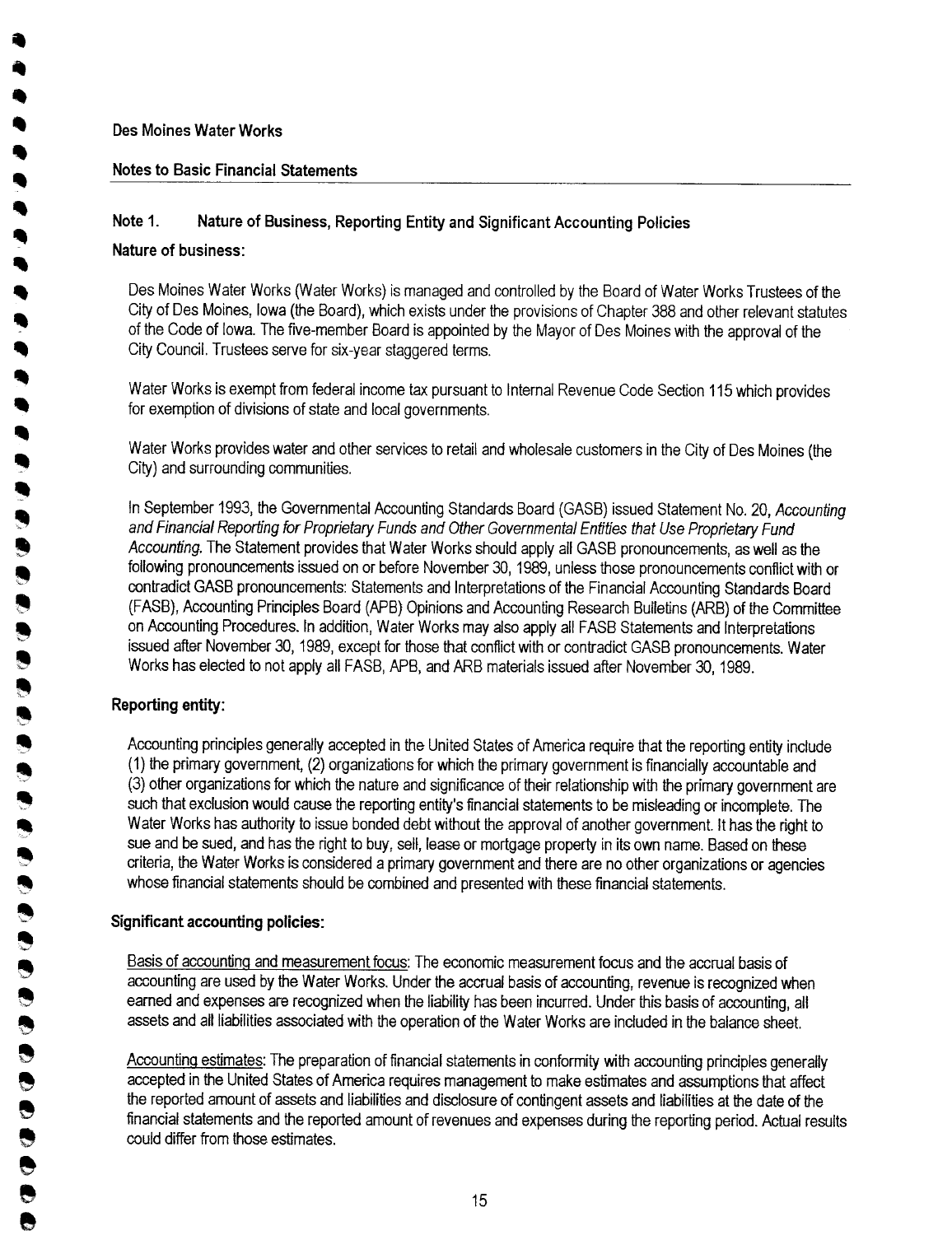. .<br>D **.** .<br>! .<br>. .<br>. .<br>. ,<br>, .<br>! .<br>. .<br>. ,<br>, ,<br>, ,<br>. .<br>. **. .**<br>. ,<br>) **. .** ,<br>.<br>. ,<br>, **. .** ,<br>.<br>. .<br>.<br>. **.** ,<br>.<br>. .<br>.<br>.

J<br>J .<br>. .<br>.<br>. .<br>.<br>. **, , ,** .<br>.<br>. **.** .<br>. .<br>. **.** ,<br>,<br>, **.** ?<br>.<br>. .<br>.<br>.

### Notes to Basic Financial Statements

## Note 1. Nature of Business, Reporting Entity and Significant Accounting Policies (Continued)

Cash and investments: For the purpose of the statement of cash flows, Water Works considers cash balances maintained in demand deposit accounts at financial institutions to be cash. Excess cash invested temporarily in financial institutions is considered an investing activity and is not considered to be cash.

Investments as of December 31,2006 were in U.S. government or agency obligations and are stated at fair value, based on quoted market prices.

Revenue recognition: Customers served by Water Works are billed on a monthly cyclical basis based on usage. Water Works accrues estimated unbiled water revenues for services rendered from the last billing date through year-end.

Operatinq revenues and expenses: Operating revenues include revenues resulting from the sale of water and related services. Operating expenses include expenses for water treatment, distribution, depreciation, customer service, and sales, administrative and general. Nonoperating revenues and expenses include those derived from capital and related financing activities, noncapital financing activities and investing activities. Revenues from the sale of water are based on billing rates, which are applied to customer's consumption of water.

Transactions with the City of Des Moines: Water Works provides water service to the City without charge except for the Sewage Treatment Works, Des Moines International Airport and City golf courses. The value (computed at the commercial rate) of the service provided without charge was approximately \$660,282 and \$646,432 in 2006 and 2005, respectively.

Water Works has an agreement to pay the City a Payment in Lieu of Taxes (PILOT). This amount was calculated in 1998 by applying the City millage rate for police and fire to the value of buildings and land operated and controlled by Water Works located within the City at that time. Total PILOT payments were \$234,000 in 2006 and 2005.

Water Works has also agreed to match annual contributions of the City (up to \$50,000) toward an industrial development corporation. Payments of \$50,000 were made in 2006 and 2005.

Billings and collection agent services: Water Works serves as the billing and collection agent for fees related to sewage treatment, solid waste, and storm water collection for certain political subdivisions (including the City). Separate accounting records are maintained by Water Works for these collection services. Fees collected not yet remitted by Water Works to the applicable entity totaled \$341,250 and \$239,228 as of December 31, 2006 and 2005, respectively. These fees have been reflected in Water Works' balance sheet and were remitted to the City and other political subdivisions subsequent to year-end. Processing fees biled to the City and other political subdivisions for biling and collection services provided by Water Works totaled approximately \$892,000 and \$88,000 in 2006 and 2005, respectively. The City's fees reflect only the incremental expenses incurred by Water Works to bill and collect the City's charges, rather than an equal sharing of the costs. Water Works bears the total cost of meter reading, cash processing and statement preparation and mailing.

Inventories: Inventories are stated at the lower of average cost or market. The costs of these materials and supplies are recorded as an expense at the time they are relieved from inventory for use.